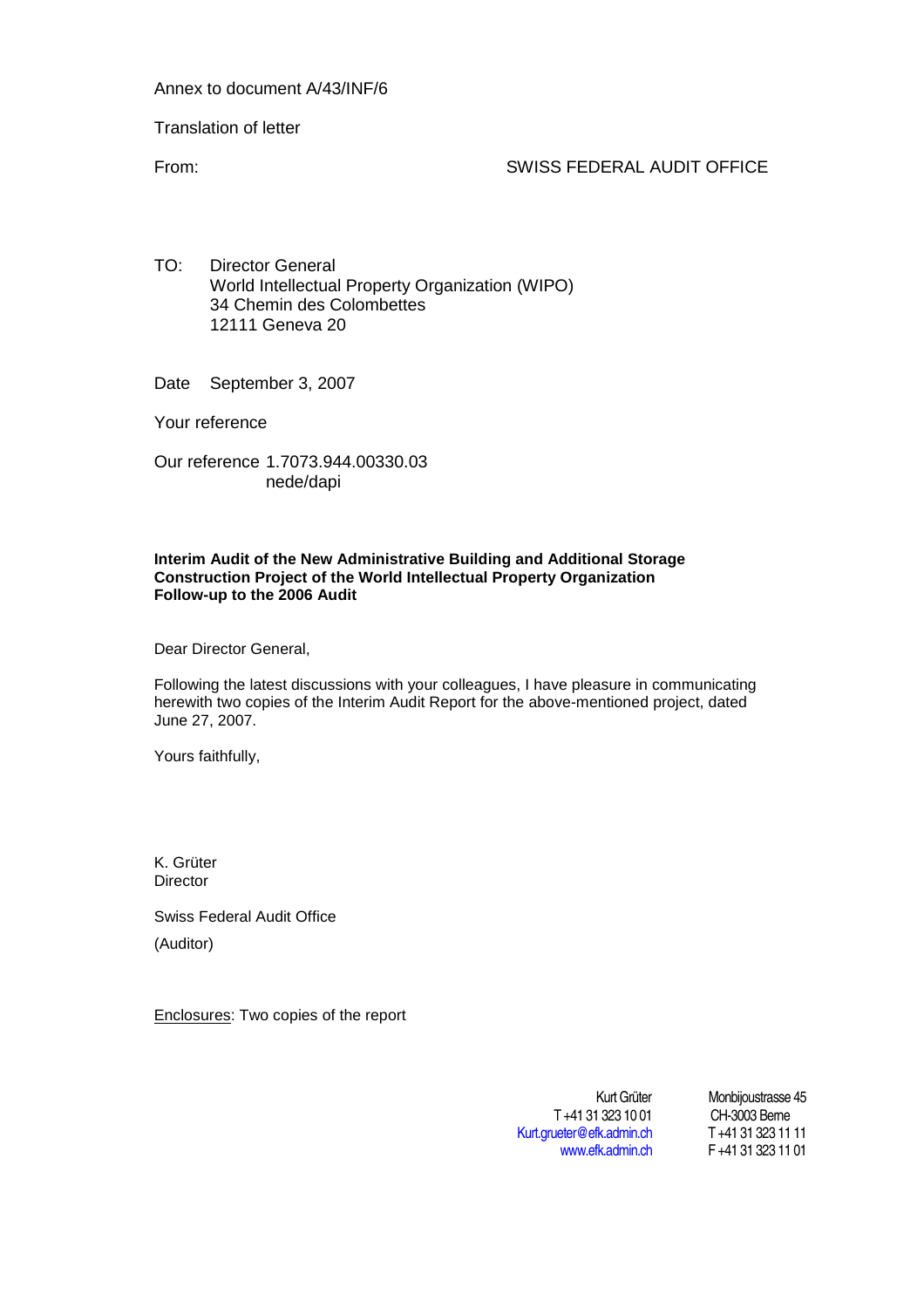

EIDGENÖSSISCHE FINANZKONTROLLE CONTRÔLE FÉDÉRAL DES FINANCES CONTROLLO FEDERALE DELLE FINANZE SWISS FEDERAL AUDIT OFFICE

# **WORLD INTELLECTUAL PROPERTY ORGANIZATION GENEVA**

# **INTERIM AUDIT OF THE NEW ADMINISTRATIVE BUILDING AND ADDITIONAL STORAGE CONSTRUCTION PROJECT FOLLOW-UP TO THE 2006 AUDIT**

**Report by the External Auditor to the General Assembly** 

> Reg. No. 1.7073.944.00330.02 nede/reda

> > June 27, 2007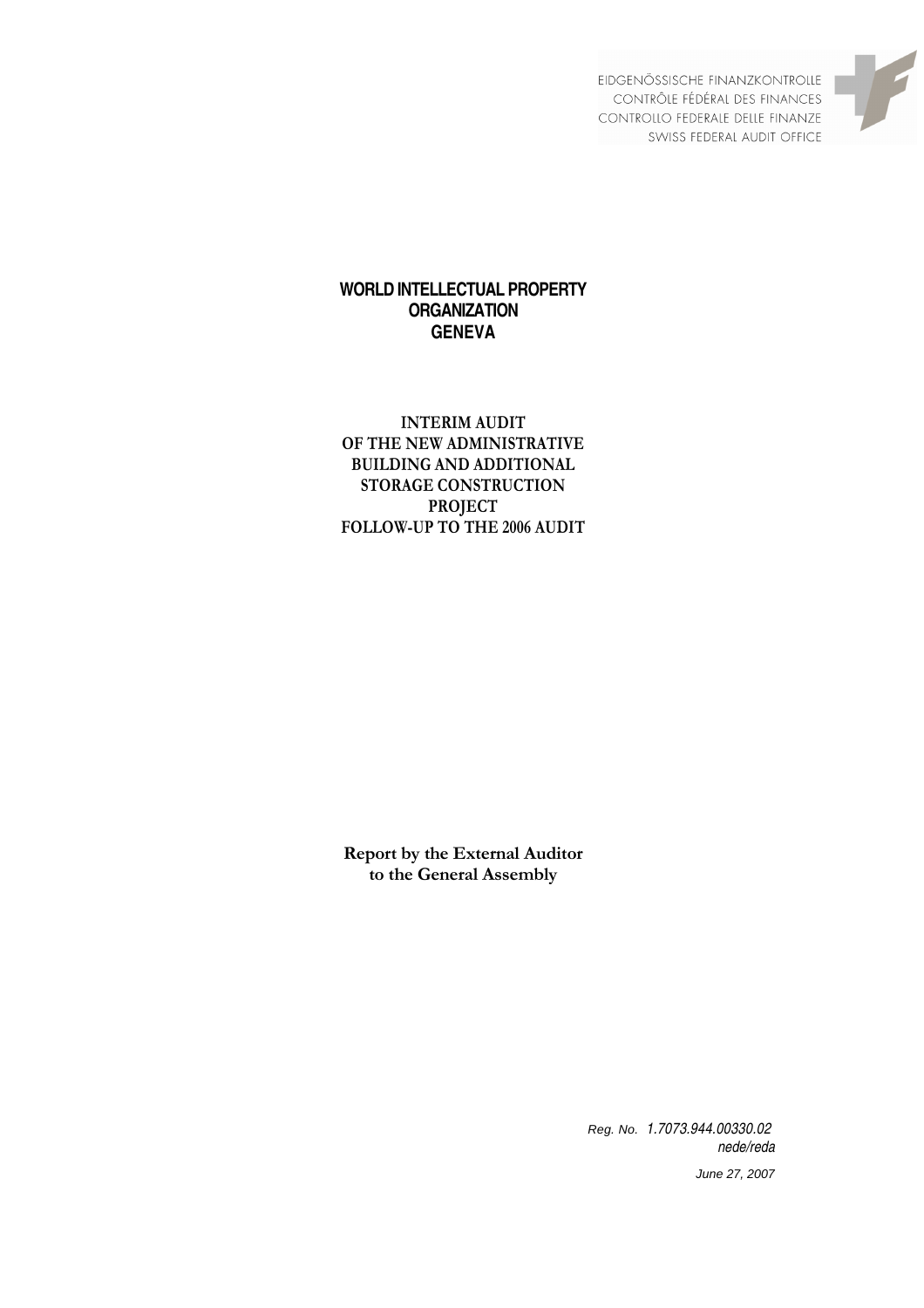# **GENERAL**

# **Mandate**

- 1. At the thirty-ninth series of meetings, held in Geneva from September 22 to October 1, 2003, the General Assembly of the World Intellectual Property Organization (WIPO) and the Assemblies of the Paris, Berne, Madrid, Hague, Nice, Lisbon, Locarno, IPC, PCT and Vienna Unions renewed the Swiss Government's mandate as Auditor of the accounts of WIPO and the Unions administered by WIPO, and of the accounts for the technical assistance projects carried out by the Organization up to and including 2007 (paragraph 196 of document A/39/15).
- 2. The Government of the Swiss Confederation mandated me, as Director of the Federal Audit Office, to audit the accounts of WIPO and the Unions mentioned above. I entrusted a qualified colleague from the Federal Audit Office with the task of carrying out, at the headquarters of the International Bureau in Geneva, an interim audit of the new administrative building and additional storage construction project. This audit was conducted from April 17 to May 14, 2007.
- 3. My terms of reference are specified in Article 6.2 of the WIPO Financial Regulations and defined by the Terms of Reference Governing Audit annexed to those Regulations.

# **Subject of the audit**

- 4. My previous report<sup>1</sup> mainly concerned the request by WIPO for an examination of the construction project costs taking into account the revision of the project and the changes to the construction costs and constraints. The second part of that report provided a brief assessment of the action taken on the recommendations made in my previous reports. It therefore enabled me to note the drawing-up of a specific charter for the construction project<sup>2</sup> and the establishment of an external project pilot function combined with efficient internal organization. On that occasion, the contract award procedures were not only precisely defined, but also observed.
- 5. This report concerns the follow-up to the recommendations made in the previous report and provides an assessment of the situation concerning the:
	- project documentation,
	- internal and external organization of the project,
	- updating of the revised project dated September 2005,
	- overall cost control.
	- analysis of the general construction estimate by the Pilot and
	- current new construction financial envelope

<sup>1</sup> See report No. 1.6085.944.00330.06

 $2$  Charter No. 2 dated June 19, 2006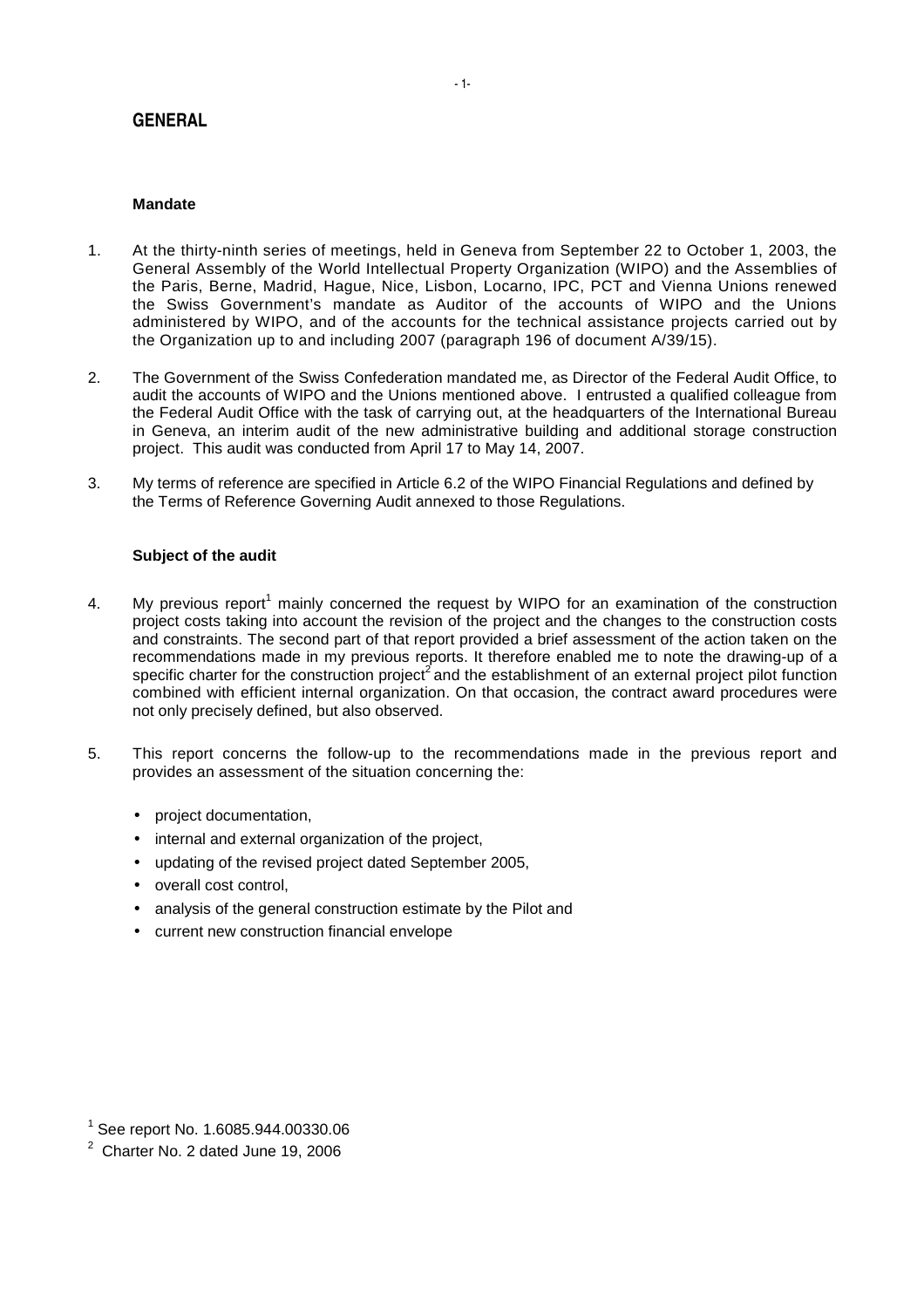#### **Information and documents**

6. I wish to express thanks for the obliging manner in which information and documents were supplied by all the WIPO staff approached by us. In the course of the auditing work, my colleagues had regular discussions with Ms. Boutillon, Director-Advisor and Secretary of the Construction Committee, Mr. Favatier, Director of the Finance Department, and his colleague, Mr. Vitry, Mr. Favero, Consultant and Coordinator of the Internal Project Monitoring Team, Buildings Division, and Mr. Fehr and Mr. Alaterre, Director General of the Project and Associate Director respectively, both from the company Burckhardt & Partner SA, project Pilot.

# **AUDIT AND FINDINGS**

# **General**

7. The audit of this report is based not only on various discussions with WIPO staff and the Project Pilot, but also on the documentation prepared by the Secretariat of the Construction Committee, submitted at the beginning of the audit.

# **Documentation**

- 8. The documentation submitted<sup>3</sup> illustrates the reporting lines between:
	- the Construction Committee and the Program and Budget Committee,
	- the Construction Committee and the Audit Committee,
	- the Project Pilot and the Construction Committee, and
	- the Project Pilot and the Audit Committee.

The Internal Project Monitoring Team, the Pilot and the Construction Committee prepare their own meeting reports. These reports comply fully with Section 44 of Charter No. 4 of March 8, 2007.

9. The documents submitted by the Secretariat of the Construction Committee, in particular the different regular meeting reports and meeting protocols, illustrate the functioning of the organization according to the different entities involved, as defined in the fourth version of the Charter (see diagram below). The Program and Budget Committee appears as the representative of the Member States of WIPO, whereas the Audit Committee supervises the project. A Selection Board has been entrusted with the task of preselecting and selecting the Pilot, the general contractor and the financial institution to fund the project. The Construction Committee has the task not only of approving the Charter and examining the contracts and their terms, but also of monitoring the overall implementation of the project and evaluating its risks. It really acts as the representative of WIPO as the client. Its financial competences are limited to those validated by the Member States as part of the financial envelope for the project. Finally, operational management of the project is provided by the Pilot, with the monitoring being done by the Internal Project Monitoring Team, that is, by representatives of the Buildings Division, the Procurement and Contracts Division, the Office of the Controller, the Office of the Legal Counsel and the Finance Department.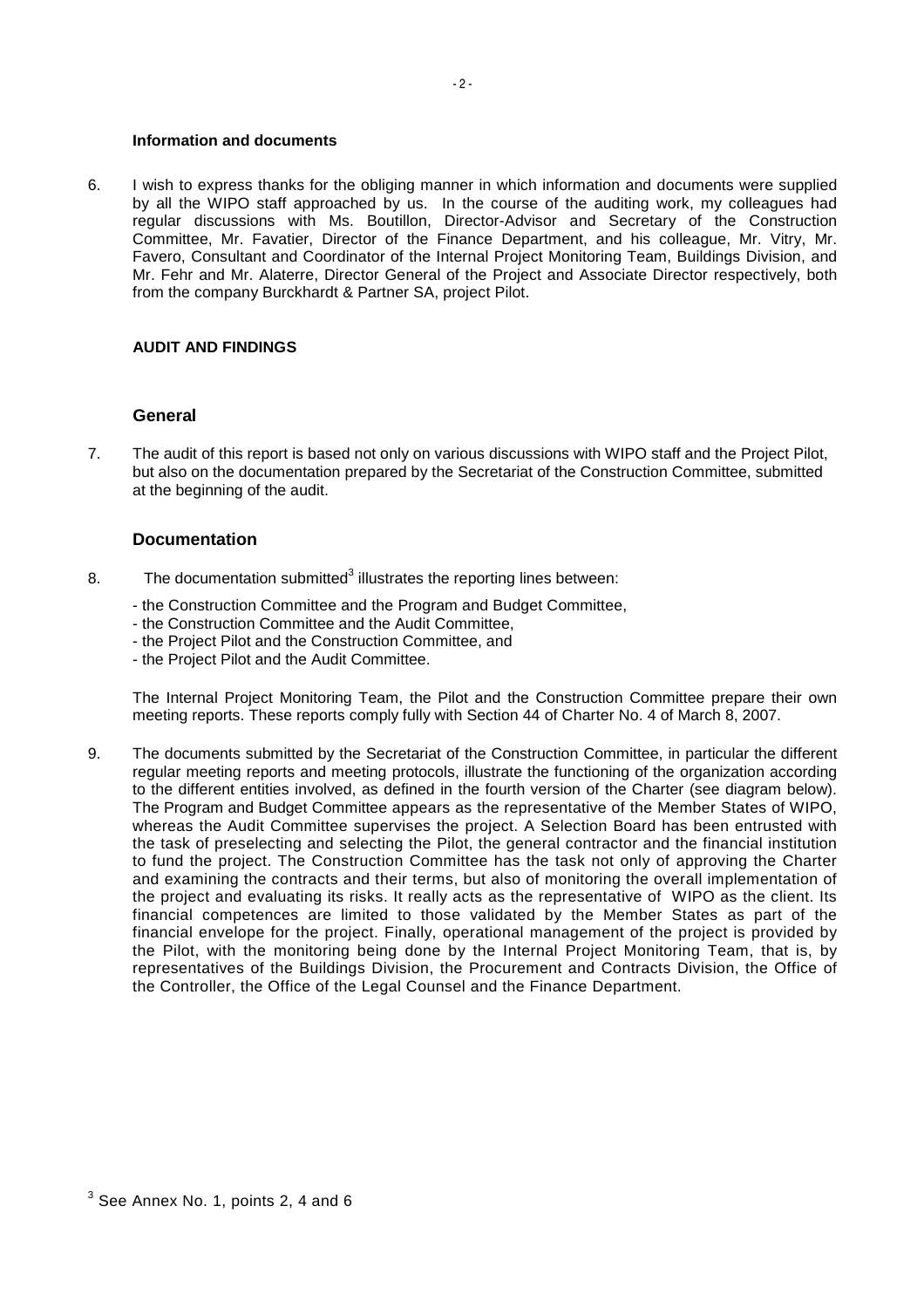- 10. The documentation submitted also permits the monitoring of the tasks which have been carried out by the WIPO Secretariat in the context of planning the new construction since November 2006. It is therefore possible to note the:
	- signing of the contract with the project Pilot in November 2006,
	- production of risk registers by the Pilot and by the Secretariat of the Construction Committee,
	- application for a modification of the building permit filed in October 2006,
	- preparation of the request for proposals for the general contractor with the Institut pour le droit suisse et international de la construction (Swiss and International Construction Law Institute), Fribourg, and with the project Pilot,
	- call for expressions of interest for the general contractor, the selection procedure and the launching of the request for proposals at the beginning of April 2007 (a delay of four weeks should be noted compared to the initial program; it is envisaged that this delay will be made up by not changing the date for the return of proposals),
	- updating of the Charter,
	- **•** progress made with regard to the security measures to be introduced in the project,
	- **•** report analyzing the Pilot's construction estimate,
	- invitation extended to the Pilot to participate in the Audit Committee session held in March 2007,
	- the call for expressions of interest for a loan for the new construction which was launched on May 7, 2007. The replies should reach WIPO by July 2, 2007. With regard to the return of the proposals concerning the selection of the general contractor, this was recorded as July 23, 2007,
	- start of construction work is planned for the beginning of February 2008, in accordance with the schedule established in the Charter.

# **Organization chart showing internal/external project operation**

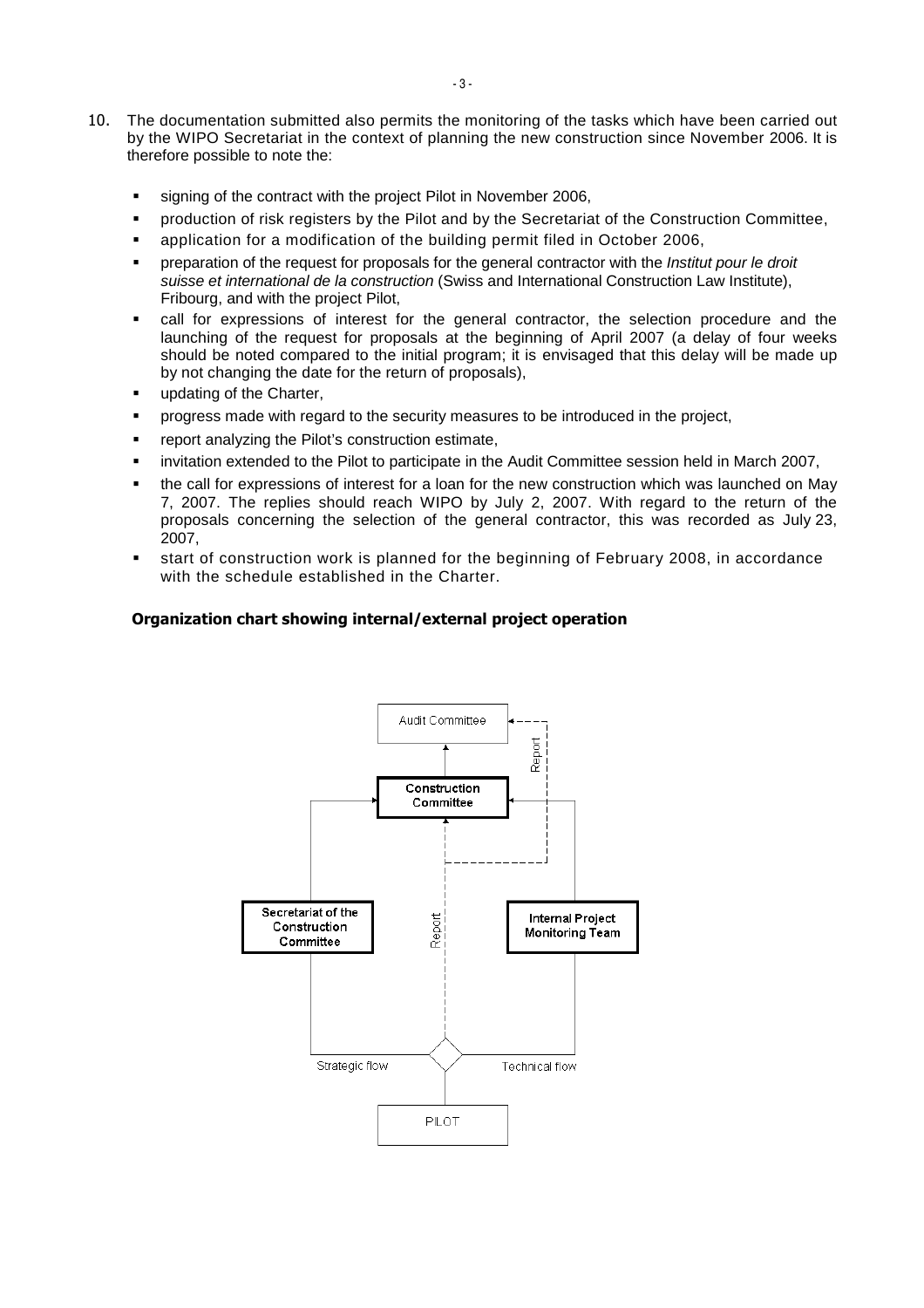- 11. The organization chart showing the project operation distinguishes the Pilot's "technical" relations with the Internal Project Monitoring Team from its more "strategic" relations with the Construction Committee or its Secretariat. The essential role of the Construction Committee Secretariat in this process should be pointed out here; it is the Construction Committee Secretariat that coordinates a large number of activities linked to the project among the numerous entities involved, namely the Construction Committee, the Audit Committee and the Program and Budget Committee internally and the External Auditor and the Pilot externally. It largely anticipates the essential steps to be taken and has a dynamic role in the entire process.
- 12. The second recommendation made in my previous report was to "ensure that a substitute is available for the person representing the Buildings Division in the Internal Project Monitoring Team". Although this recommendation is listed in the WIPO Risk Register, it was still being studied at the time of this audit. It is planned that a response to this recommendation will be provided before the start of construction work. I recommend that this response is implemented as quickly as possible, including for other functions within the WIPO bodies for which there is a risk.

**Recommendation No 1:** Ensure that a substitute is available for the key functions linked to the Internal Project Monitoring Team, the Construction Committee Secretariat and the Construction Committee.

# **Risk management**

- 13. The risk registers produced by the Project Pilot and by the Construction Committee highlight the importance of making rapid decisions with regard to both the project organization and terms of reference and its deadlines and costs.
- 14. The competences relating in particular to the setting of the deadlines, quality standards, the approval of deviations from the agreed plans and above all concerning the limits of expenditure, have been granted to the Construction Committee, insofar as expenditures remain within the "overall limits agreed by the Member States<sup>4</sup>". Consequently, "if the change has financial implications beyond the pre-authorized margin of flexibility under the approved budget, the Construction Committee will in due course report the matter to the Member States via the Program and Budget Committee and the Audit Committee<sup>5</sup>". The same procedure applies to implications for the approved technical specifications "beyond what the Pilot would consider as an acceptable change in the case concerned<sup>6</sup> ".
- 15. Section 51 of Charter No. 4 stipulates that "the Program and Budget Committee will review all aspects of the project having a budgetary implication". Annex Ill of the same Charter also specifies in Section 2, paragraph (v), that the Audit Committee shall have the task of "overseeing the new construction project".
- 16. The Pilot considers that a limit of 5,000 Swiss francs for an order without a request for proposals "is too low and does not allow for real efficiency<sup>7</sup>". Moreover, "the current structure of responsibility within WIPO does not permit Client decisions to be made<sup>8</sup>".

<sup>4</sup> See Section 91, paragraph (c) of Charter No. 4 of March 8, 2007

<sup>5</sup> See Section 103, paragraph (b) of Charter No. 4 of March 8, 2007

 $<sup>6</sup>$  See Section 103, paragraph (c) of Charter No. 4 of March 8, 2007</sup>

<sup>7</sup> See report by Project Director dated February 8, 2007

<sup>8</sup> See report by Project Director dated April 19, 2007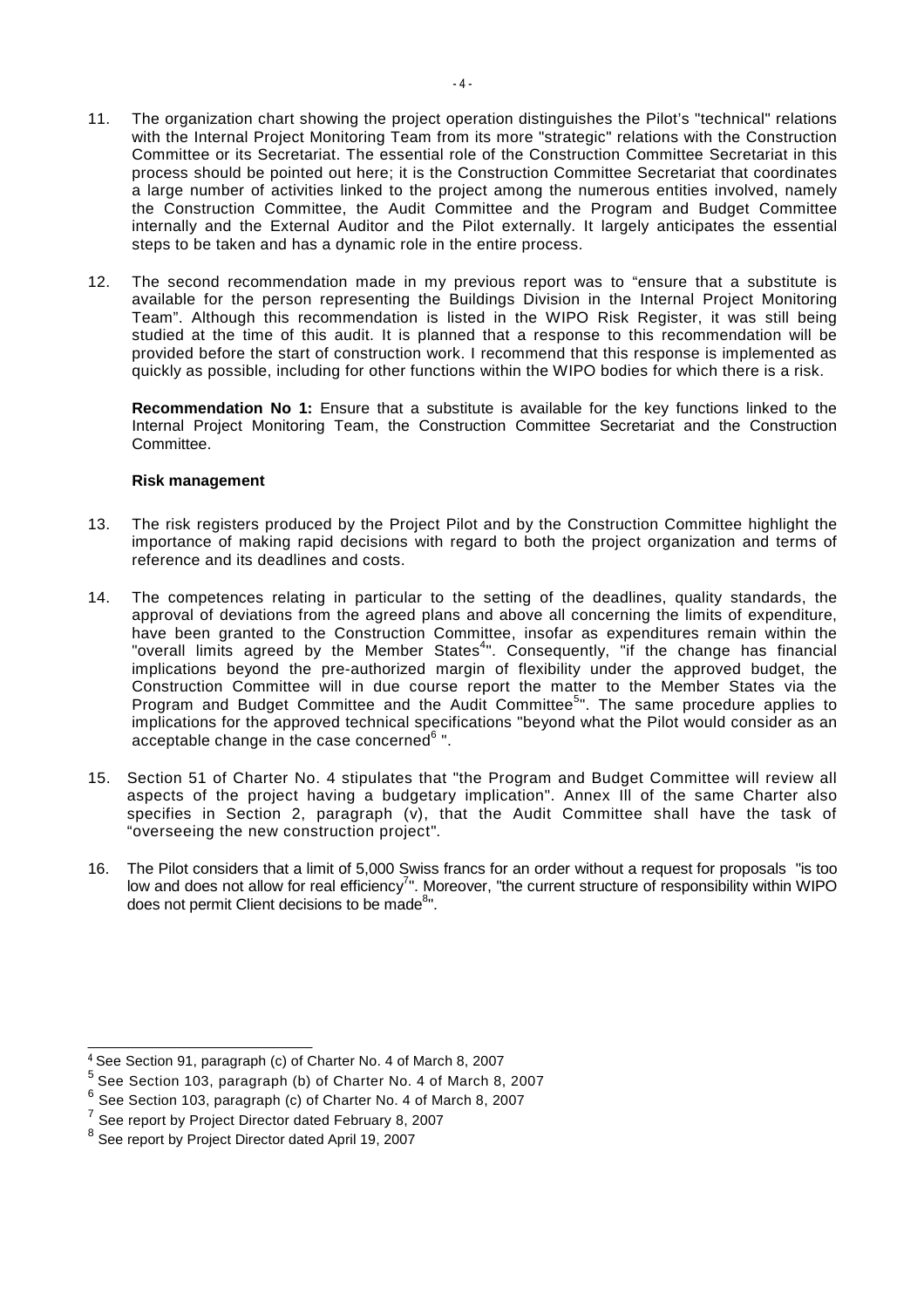- 17. It might be useful to put in place a "framework undertaking" procedure for the Pilot or the coordinator of the Internal Project Monitoring Team to ensure the day-to-day management of the project. This problem of decision making concerns not only the day-to-day management of the project, but also decisions having implications for the project's financial envelope. The distribution of competences does not currently assign any financial responsibility to the Pilot or to the Internal Project Monitoring Team for that matter. Furthermore, given that the Program and Budget Committee only meets once or twice a year and the Audit Committee around four times, there is a major risk of a bottleneck with respect to the need to take quick decisions. There is the possibility that the waiting period of 40 days starting from receipt of the relevant communication, provided for in the draft contract with the general contractor $9$  to allow WIPO to give its approval for technical and financial decisions, may not always be observed. The project Pilot's fear that it will be obliged to take decisions quickly in the interest of moving the project forward, even if those decisions are beyond its remit and insofar as they are of a financial nature, should not be underestimated.
- 18. Aware of the problems relating to the management of changes, the Secretariat of the Construction Committee has included this point in the latest version of the Charter, but without resolving it: "Details together with a 'Change Management Flow Diagram' will be included in a future revised version of this Charter $10"$ .
- 19. The Secretariat of the Construction Committee holds the view that a number of requests for changes can be dealt with in the normal framework of a contract. They could therefore be the subject of an amendment without resorting to a new request for proposals. This possibility exists only insofar as the amendment does not exceed the contractual amount by more than 20 per cent<sup>11</sup>. All other cases have not been solved for the time being and it seems clear that it will not always be possible to anticipate requests so as to provide sufficient time to deal with them internally as suggested by the Secretariat of the Construction Committee.
- 20. I stated in a previous report<sup>12</sup> that "I do not believe that the Audit Committee should be entrusted with overseeing the construction project, since it would render the role of the WIPO Construction Committee redundant. Moreover, I am of the opinion that an oversight body should not undertake implementation tasks". In this case, the distribution of financial competences between the Construction Committee and the Audit Committee according to limits of expenditure compromises the good progress of the project.
- 21. The margin of flexibility mentioned in Charter No. 4 refers to the degree of accuracy of the estimate and the margin of  $+/-$  10%, in accordance with SIA Standard 102<sup>13</sup>. According to this Charter<sup>14</sup>, this margin of flexibility falls within the remit of the Construction Committee. However, the financial envelope approved by the Member States currently comprises only around one million Swiss francs in reserve (see the relevant Chapter below), three million Swiss francs having been used to cover part of the increase in prices already mentioned in my previous reprort<sup>15</sup>. This amount only represents just under one per cent of the total investment and would not be sufficient to cover amounts in excess of 10 per cent above the estimate. It might therefore be wise to increase to five per cent the reserve for miscellaneous and unforeseen in the estimate based on the Pilot's definition (see the relevant Chapter below). This has actually been suggested by the Pilot in its estimate analysis. This solution would have the advantage of bypassing the lengthy decision-making process. The Construction Committee which meets every month would therefore have the resources to make necessary decisions quickly, while keeping the Audit Committee and the Program and Budget Committee informed by means of regular progress reports.

<sup>&</sup>lt;sup>9</sup> See Article 7.4 of the draft contract with the general contractor

<sup>&</sup>lt;sup>10</sup> See Sections 102 and 103 of Charter No. 4

 $11$  See Article 3, paragraph (b) of the mandate of the Contracts Review Committee

 $12$  See Report No. 1.6110.944.00333.06, paragraph 26

<sup>&</sup>lt;sup>13</sup> SIA, Swiss Society of Engineers and Architects

<sup>&</sup>lt;sup>14</sup> See Section 103, paragraph (b) of Charter No. 4 of March 8, 2007<br><sup>15</sup> See Report No.1.6085.944.00330.06, paragraph 31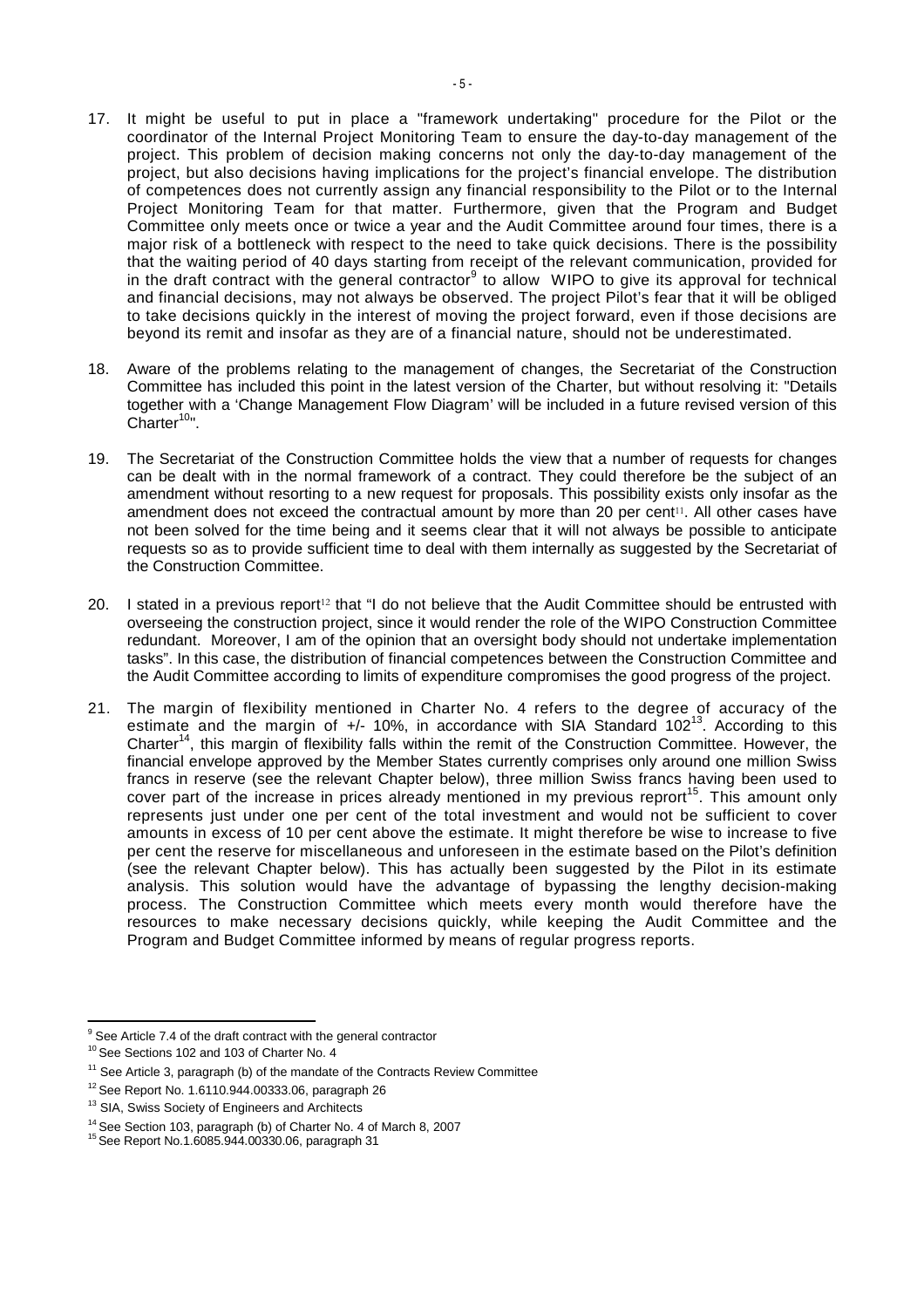22. The production of a summary table showing the distribution of competences during the different phases of the construction project would also bring greater clarity to the project. I also fully support the putting in place of a decision-making schedule for the Construction Committee as suggested by the Pilot.

**Recommendation No. 2:** Produce a summary table showing the distribution of competences for the construction project, taking into account replacements as well as a decision-making schedule for the Construction Committee.

# **Updating of revised project**

# Sustainable development measures

- 23. Back in October 2005, the Construction Committee approved studies on the use of water from the lake as a cooling system for the building. The decision was taken then to introduce these measures as an alternative in the request for proposals for a general contractor. These measures should reduce costs by around 750,000 Swiss francs.
- 24. At the beginning of 2007, the architect requested again that other measures relating to sustainable development be introduced in the project, in particular, natural ventilation of the facades with external blinds. However, this alternative has not been retained, subject to the facades of the offices in the atriums being fitted with opening windows. The extra costs have been estimated at around 250,000 Swiss francs. This modification will be covered by separate terms of reference which will be sent to the contractors preselected as part of the request for proposals procedure at a later date.

# Modification of facades

25. The architect has also suggested that the facades of the building should be reworked and is proposing to add a plinth. This architectural option should not have any cost implications.

# Geotechnical studies

26. On the Pilot's advice, the Construction Committee has agreed to undertake preventive studies concerning the risk of the geological plate on the northern part of the plot sliding. These measures had already been included in the request for proposals; it is simply a question of modifying the quantities, if necessary, and therefore the price.

# Computer center

27. An area measuring 250m<sup>2</sup> has been set aside in the basement of the new building for the installation of a future IT area. This will constitute the "master" for WIPO, with the other secondary centers being linked to it. A budget of one million Swiss francs was provided for in the approved financial envelope. It includes the electrical installations (excluding the active elements), the heating, ventilation, air conditioning and sanitation installations and also the internal fittings.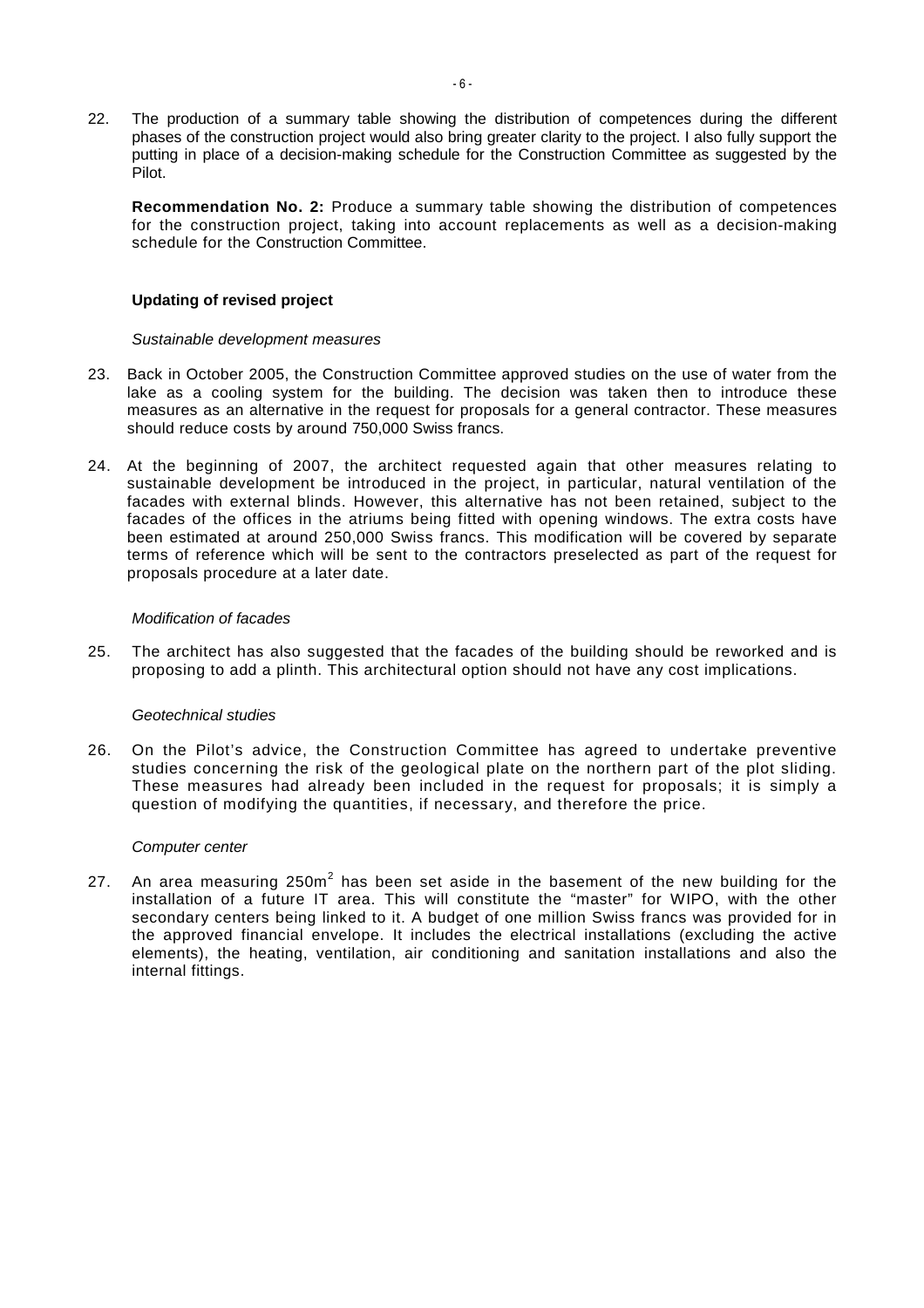# **Security**

- 28. An overall concept concerning the security of all WIPO buildings is currently being studied<sup>16</sup>. It includes the entire perimeter security of the WIPO buildings, including the new construction. The corresponding amount should be included in the estimate for the security elements for the new construction. In my previous report, I estimated these measures at 1.5 million Swiss francs.
- 29. The joint meeting held by the WIPO Construction Committee and the Security Coordination Committee clarified the security needs for the new construction. All the glazed areas of the new construction will have to be laminated. This measure involves modifying all the window frames of the facades initially planned. Furthermore, the glazed areas of the facades on the ground floor and first two floors of the building will not only have to be laminated, but also secured. The final choice, which will be covered by separate terms of reference, will again have to be approved by the security section.
- 30. Based on this information, my previous estimate of 4.5 million Swiss francs for adapting the external facades and the atrium facades on every floor should therefore be reduced insofar as the laminated glazed areas already formed part of the bid specification.
- 31. Three or four offices at the north-west corner of the building should be removed in order to construct a protective wall inside the building up to the bases of the window on the second floor. These workplaces will be recovered from the corners of the atriums and from the gardens. This last alternative has the advantage of providing the number of compensatory units at minimum cost.

# Extension of the entrance hall and conversion of the basements of the existing building

- 32. Insofar as the conference room was removed and with it the extension of the hall in the main building, the reduced project estimate of July 7, 2004 proposed to reintroduce, as an optional extra, the extension of this hall in order to provide more space during the organization of events. This operation has repercussions mainly on the facades, since it is necessary to move the glazed areas of the north entrance to align them with the first floor facade. It also affects the heating and ventilation installations, floor coverings, false ceilings, lighting appliances and external fittings. In 2004, they were estimated at 1.6 million Swiss francs.
- 33. The conversion of the first and second basement of the main building concerns changes to the existing delivery platform area. A brief estimate of this work was made by an agent, who estimated it at around 300,000 Swiss francs, excluding the internal fittings.
- 34. The various work has been included in options A and B in the request for proposals for a general contractor, although it is not directly linked to the new construction. Consequently, this work does not form part of the financial envelope for the approved project. A decision concerning the performance of this work will have to be taken as soon as it has been estimated within the framework of the request for proposals for a general contractor.

\_\_\_\_\_\_\_\_\_\_\_\_\_\_\_\_\_\_\_\_\_\_\_\_\_\_\_\_\_\_\_\_\_\_\_\_\_

<sup>&</sup>lt;sup>16</sup> See document entitled Strengthening Security Project, Andrew Turk, September 2006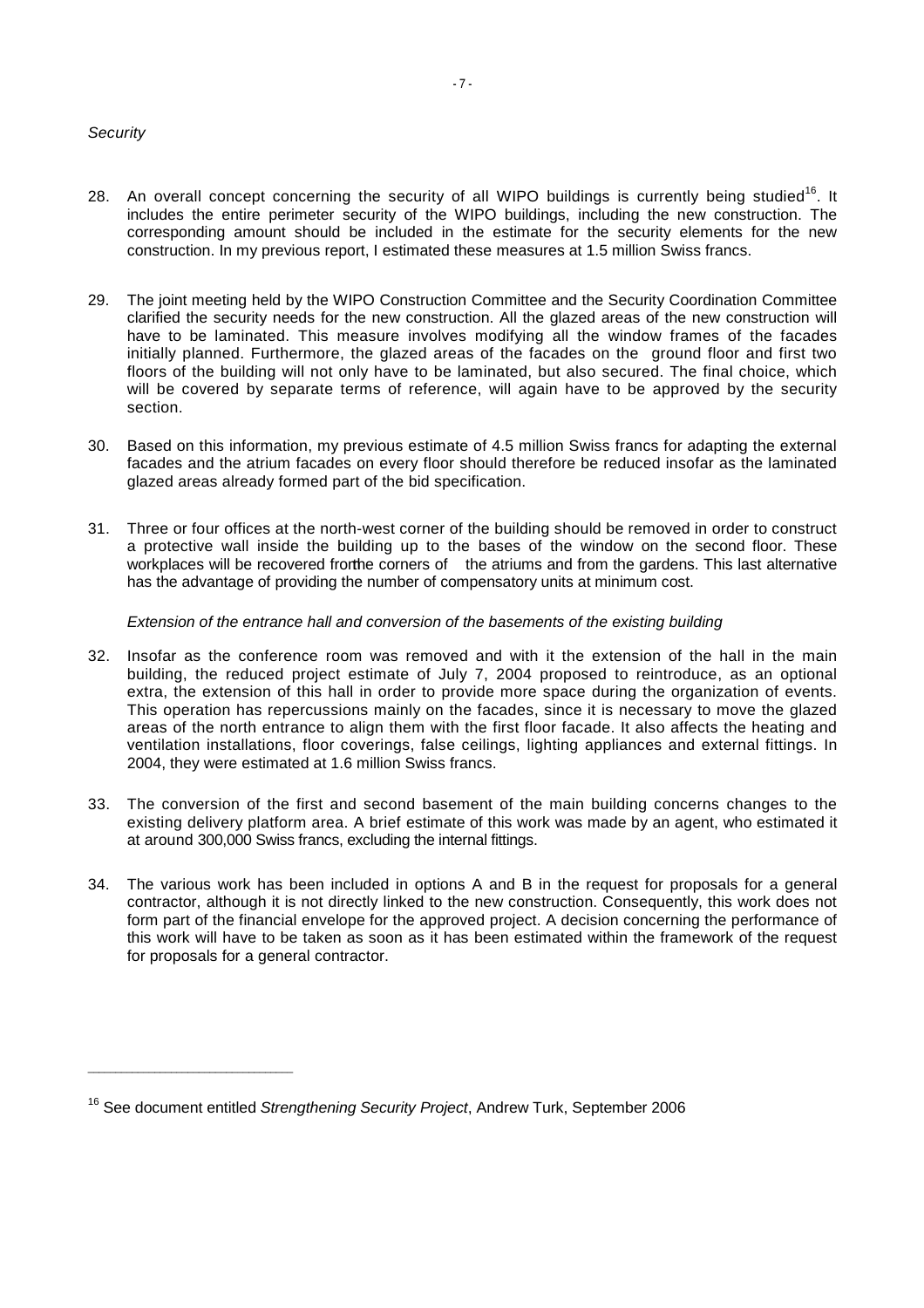35. Without taking into account security, the updating of the project shows that costs have currently been underestimated by around 500,000 Swiss francs. As already pointed out, a final decision concerning the commitment to this work will have to be taken as soon as the precise costs are known. The coordinator of the Internal Project Monitoring Team has explained that the amenities for which there has been a call for tender refer to current WIPO standards. Changes to these standards, for which there is a need which was not noticed before the contract was signed with the general contractor, would obviously lead to the production of amendments by the general contractor, which would not necessarily be in WIPO's interest. I encourage WIPO to identify quickly and accurately all its needs, to integrate them into the general contractor bid and, where possible, to avoid any change in its needs during the execution phase.

**Recommendation No. 3:** Identify accurately all WIPO's needs in relation to the new construction before the fixed-price contract with the general contractor is signed.

# **Analysis of the Pilot's general construction estimate**

- 36. The first recommendation made in my previous report requested WIPO to ensure that the project Pilot checks that the revised general estimate corresponds to the precise description and bill of quantities for each construction item. WIPO, that is, in that case, the project Pilot, replied to my request with the production of a document entitled "Analysis of the Construction Estimate of September 22, 2005, and the Budget of November 9, 2006".
- 37. The Pilot is of the opinion that the estimate of September 22, 2005, is "realistic but not on the security side". Certain items totaling 5.8 million Swiss francs (waterproofing of roof, false ceilings, false floors and painting) should be considered as a "lower limit". An amount of 900,000 Swiss francs for anti-smoke curtains could prove insufficient.
- 38. The project costs audit conducted by my colleague in November 2006 indicated in its synthesis that "on the basis of the cost per SIA cubic meter, the new WIPO construction compares more with relatively economical objects<sup>17</sup>". "The reduced project estimate will enable the construction of the administrative building and the additional storage with the Pilot checking the bills of quantities and description ". Except with regard to the heading relating to the facades (see the relevant Chapter below), the project Pilot echoes my conclusions, it being understood that the new construction falls into the category of more economical objects.

# Facades

- 39. According to the Pilot, the price of the facades is a weak point in the estimate, given that it will not be possible to modify them to reduce costs. The Pilot suggests an additional charge of two million Swiss francs for this code alone.
- 40. I also indicated in my previous report that "note should be taken of the figures for the codes covering, in particular, facades, which could seem lower than for the other objects used for comparison<sup>18</sup>". A second analysis, this time not on the basis of the proportion of each CFC<sup>19</sup> in relation to the total bid, but on a comparison of costs per SIA cubic meter or square meter per CFC, "confirmed the viability of the figures in the WIPO estimate".

 $17$  See Report No. 1.6085.944.00330.06, paragraph 27, and Annexes 4, 5 and 7

 $^{18}$  See Report No. 1.6085.944.00330.06, paragraph 21<br> $^{19}$  Construction Cost Codes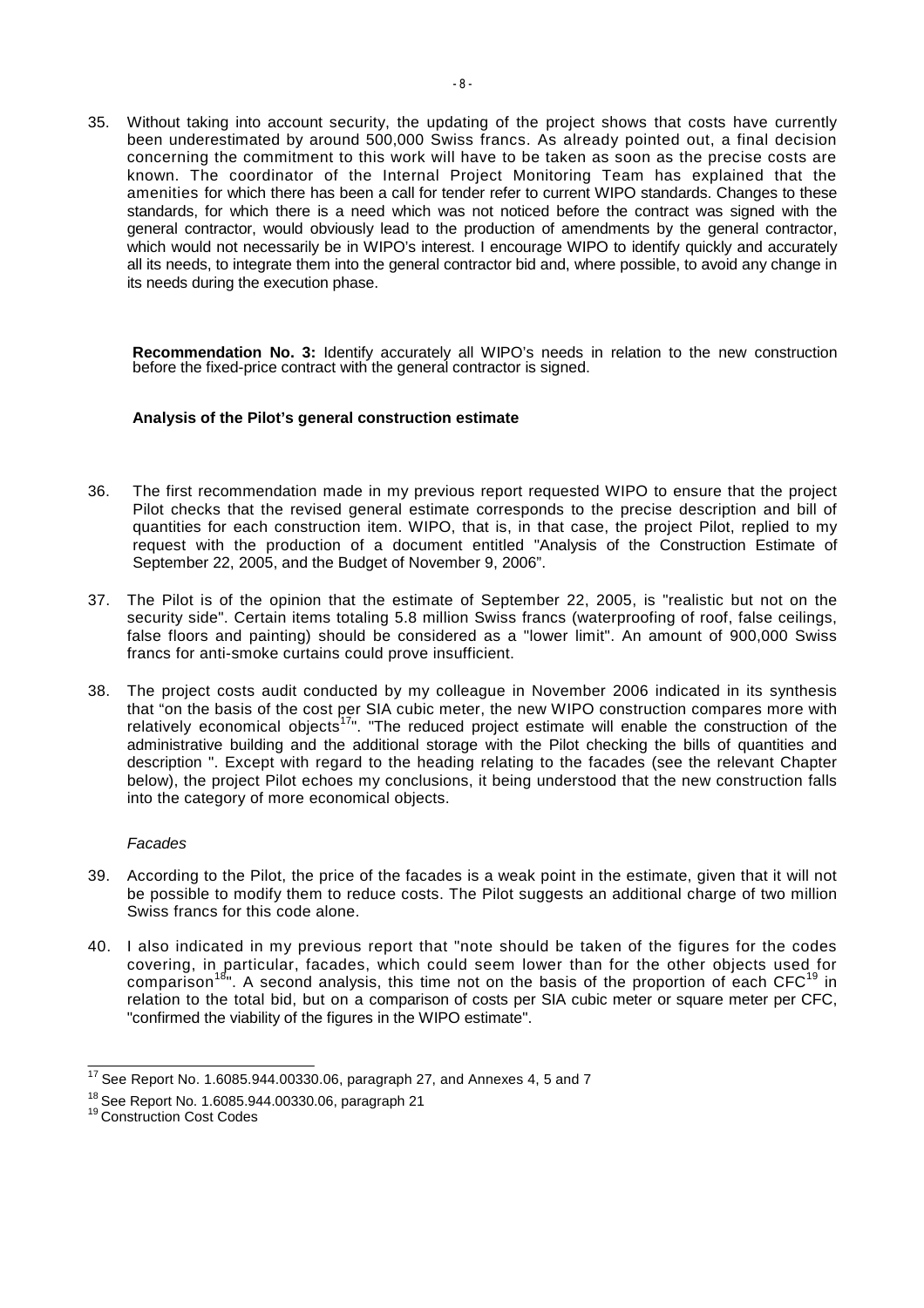41. However, it is true that an additional charge of around 200 Swiss francs per square meter of facade according to its complexity seems perfectly logical compared to the 1,100 Swiss francs indicated in the estimate.

#### Indexation

42. Generally, calculations of index construction costs in Switzerland are based on the Zurich index. This index is used nationally as a reference. However, according to the Pilot, it must be weighted based on "local market conditions, i.e. a very buoyant economic climate in Geneva with greater cost increases than elsewhere", as shown in the table below:

|            | Indexation using Zurich index<br>(External Auditor) | Indexation using Geneva<br>index<br>(Project Pilot) |
|------------|-----------------------------------------------------|-----------------------------------------------------|
| 2003-2006: | $+5.3%$                                             | $+7.9%$                                             |
| 2007:      | $+1.0%$                                             | $+1.0%$                                             |
|            | $+6.3%$                                             | $+8.9%$                                             |

43. The estimated cost increase based on these two indices ranges from 7 to 11.1 million Swiss francs. Taking into account potential early indexation which might be applied by the General Contractor up to the end of its fixed-price contract, the Pilot has added the sum of 2.7 million Swiss francs to the cost increase already calculated, giving a total of 13.8 million Swiss francs.

# *Reserve for miscellaneous and unforeseen*

- 44. According to the Pilot, a budgetary reserve of around one million Swiss francs, as now shown in the estimate, is insufficient for a project of this type. "Usually, where an estimate or budget is produced based on a margin of +/-10%, it is necessary to create a budgetary reserve of five per cent or seven million Swiss francs". By reserve for miscellaneous and unforeseen, the Pilot means "unforeseen construction or market expenses, technical modifications or additions necessary during the execution phase but not foreseeable at the project stage" and also "inaccuracies or omissions in the terms of reference leading to additional work". "Changes to the system, materials or equipment" should not, however, be taken into account in this reserve.
- 45. I stated in my previous report<sup>20</sup> that the accuracy of the general estimate was improved given that it had been revised based on the bids submitted in response to the request for proposals for a general contractor. A margin of flexibility of five per cent would therefore be more appropriate. I also pointed out<sup>21</sup> that my colleague had not taken into account a reserve, except for that already considered in the estimate of around one million Swiss francs, with this parameter being specific to each object and client.

 $\frac{20}{20}$  See report No. 1.6085.944.00330.06, paragraph 14

<sup>&</sup>lt;sup>21</sup> See report No. 1.6085.944.00330.06, paragraph 13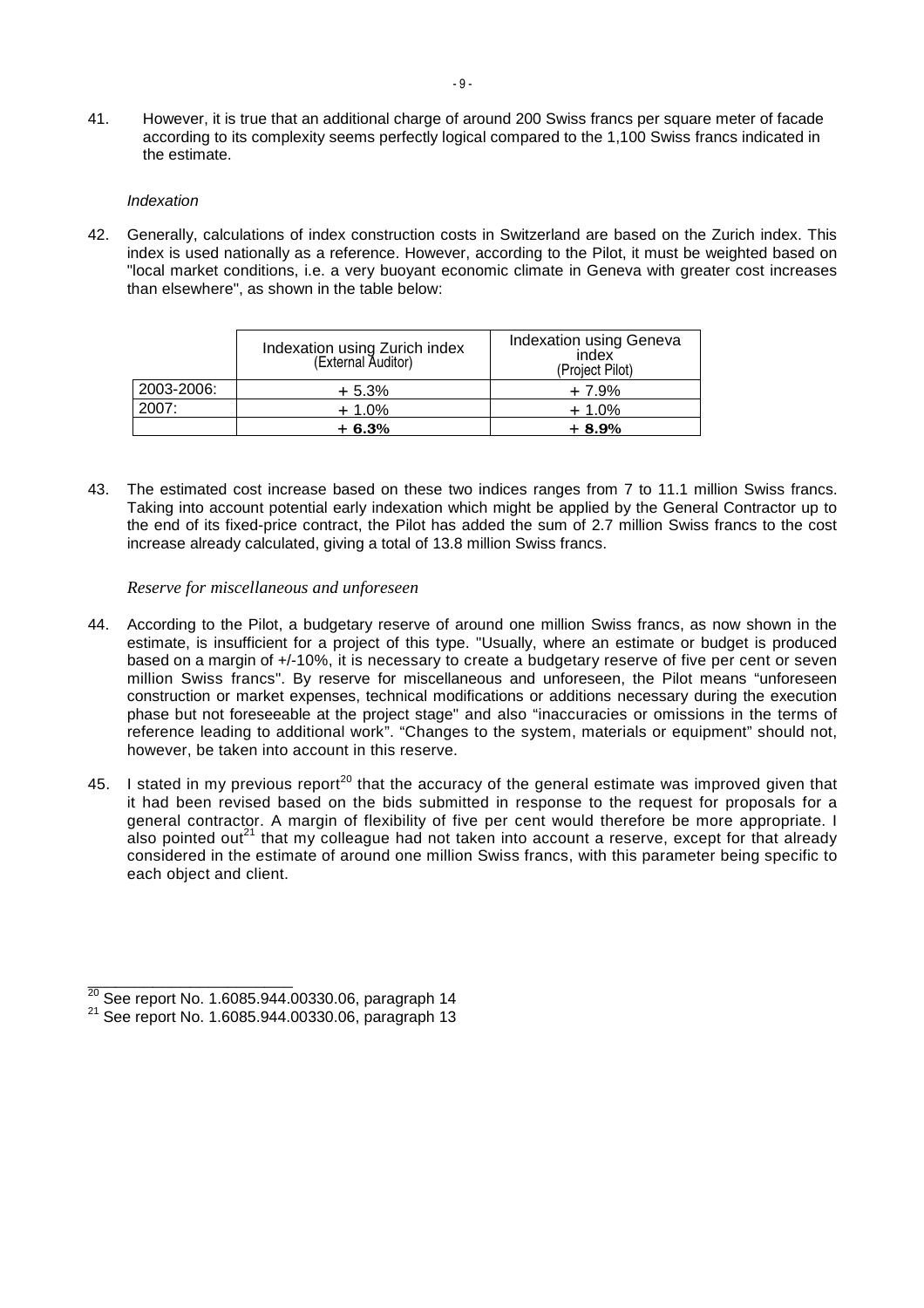46. Strict adherence to the Pilot's definition concerning the use of a reserve, it being understood that it could not under any circumstances be used to cover needs which did not form part of the financial envelope approved by the Member States or the contract signed with the General Contractor, could permit the inclusion of a reserve for miscellaneous and unforeseen in the financial envelope for the project, as conceived by the Pilot. The financial remit of the Construction Committee would therefore be strengthened in that it would be able to manage all decision making more effectively and quickly. It is clear that the request for the reserve will have to be duly documented and that it is to be used only to cover exceptional and unforeseeable expenditure. The Construction Committee will keep the Audit Committee informed on a regular basis of the use of the reserve.

**Recommendation No. 4:** To include a reserve for miscellaneous and unforeseen in the financial envelope for the project in order not to compromise decision making which is essential to the progress of the project. This reserve is to be used only to meet possible unforeseen construction or market expenses, technical modifications or additions necessary during the execution phase, which were unforeseeable during the project stage and inaccuracies or omissions in the terms of reference leading to additional work.

# **Financial envelope for the new construction** (see Annex 2)

# Costs linked to the initial project<sup>22</sup>

- 47. I already mentioned in my report dated July 6, 2005, that services linked to the first project amounted to 10,584,141 Swiss francs, according to an estimate by the Buildings Division, and had to be regarded as "lost" with respect to the reduced project. This amount can be broken down into 8,941,000 Swiss francs relating to fees and 1,643,141 Swiss francs to miscellaneous expenses (authorizations, taxes, samples, reproductions, models).
- 48. The fees paid for the initial project until work stopped at the end of 2003 were 15.4 million Swiss francs. A further 2.4 million Swiss francs were then invested to study the new project, known as the "reduced project", and an estimated 6.7 million Swiss francs are still to be paid in fees until the end of the reduced project work, amounting to a total of 9.1 million Swiss francs. Assuming an estimated amount of about 16 million Swiss francs to be paid in fees for the "reduced project" alone, from which the 9.1 million Swiss francs invested would be deducted, would give 6.9 million Swiss francs, which is equivalent to the fees recovered from the "initial project" for the "reduced project". This method therefore produces an estimate of 8.9 million Swiss francs in fees specific to the "initial project". This calculation is purely theoretical and is not based on accounting documents.

# Consultant salaries

- 49. I also indicated in my previous report dated November 9, 2006<sup>23</sup>, that, on June 30, 2006, WIPO had paid a total of 1,693,788 Swiss francs in salaries for the construction project since 2001.
- 50. Taking into account two restatements relating to amounts which should not have been included in the statement of expenses for the new construction, the corrected total for salaries paid up to June 30, 2006, is 1,845,594 Swiss francs instead of 1,897,368 Swiss francs as indicated in my previous report.

 $^{22}$  See report No. 1.5229.944.00330.04, paragraph 48

<sup>&</sup>lt;sup>23</sup> See report No. 1.6085.944.00330.06, paragraph 38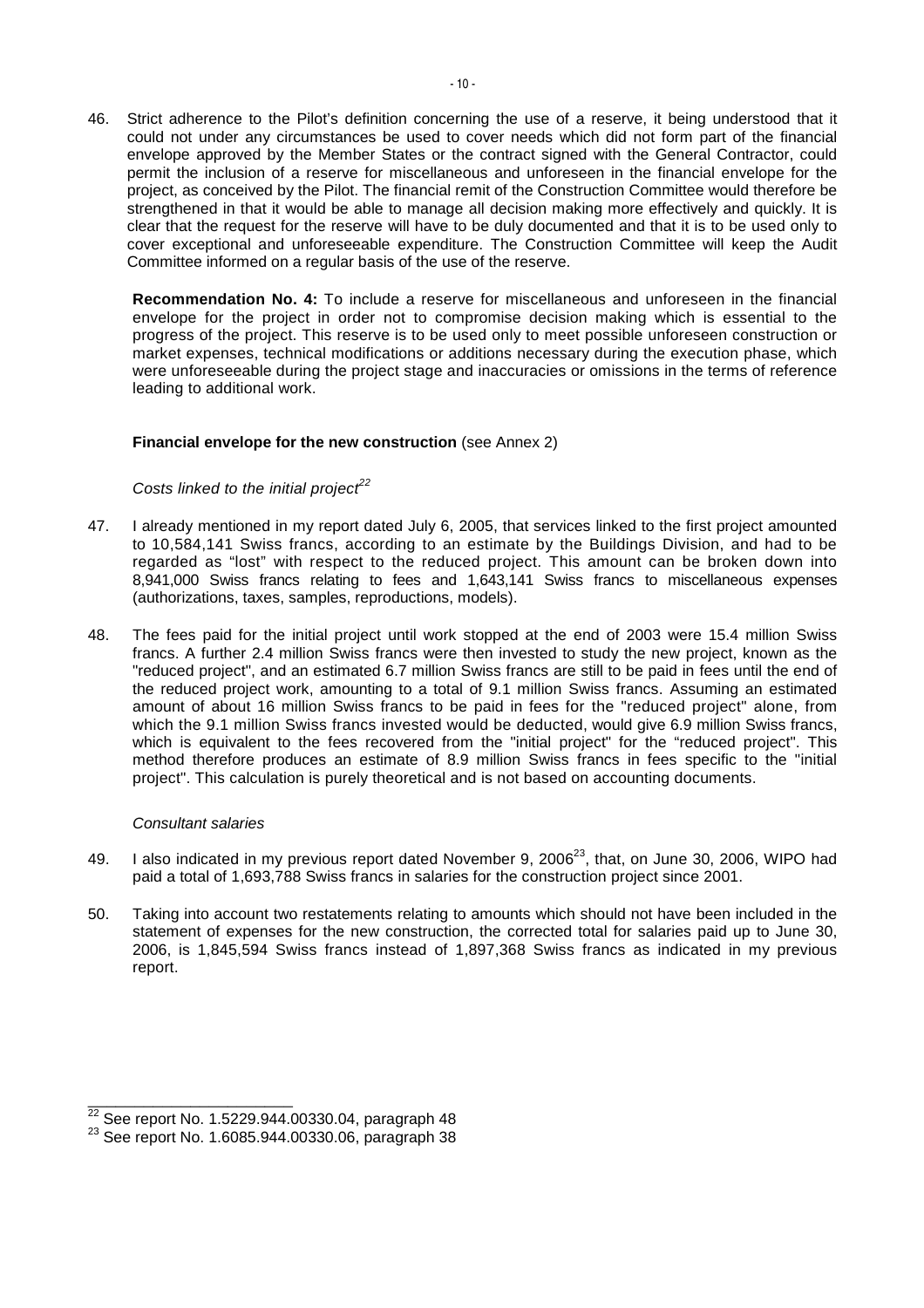51. On December 31, 2006, the date on which expenditure is consolidated between the Internal Project Monitoring Team and the Finance Department, the total salaries paid amounted to 1,932,250 Swiss francs. Taking into account the application of international accounting standards, salaries relating to persons employed only on this project at WIPO amounted to 833,002 Swiss francs. These salaries will amount to an estimated 1.44 million Swiss francs up to the end of the project (end 2010).

# Financing

52. Mentioned during my previous audit, the financing project was based on a mortgage loan at an assumed rate of 2.7 per cent during the 26-month consolidation (construction phase) period, with the final interest rate being fixed after this period. The option which was the subject of the call for expressions of interest was based on an operating loan, a solution which does not require the provision of a guarantee, which could have conflicted with WIPO's immunity from legal proceedings. This solution no longer requires a consolidation period; the funds are withdrawn according to need and in this case, the interest rate to be considered is around 4.5 per cent, which amounts to around 6.5 million Swiss francs instead of the 3.3 million Swiss francs previously calculated for the consolidation period alone.

# Financial envelope for the new construction

53. In order to provide the Construction Committee with the resources to ensure efficient management of the project, it would be wise to increase the reserve for miscellaneous and unforeseen by around seven million Swiss francs. The use of the Geneva index, rather than the Zurich index, when calculating the increase in prices in the reduced project estimate, increases the financial envelope by 4.1 million Swiss francs. The General Contractor could still, according to the project Pilot, add to its prices an increase in costs during the works, in which case it would be necessary to add a further 2.7 million francs. The updated financial envelope based on these new estimates amounts to more than 13.8 million Swiss francs, of which seven million Swiss francs go to increase the reserve, with the balance remaining to be considered the margin of flexibility linked to the return of bids by preselected firms. The new estimated financial envelope for the project is **145.5 million Swiss francs** instead of the **129.8 million Swiss francs** indicated for the record in Annex 2 of this report.

# Updating of estimated financial envelope for the new construction

- 54. The following amounts should be added to the 145.5 million Swiss francs above: an estimated eight million Swiss francs for the additional security measures, 5.5 million Swiss francs for the project financing, 2.45 million Swiss francs for the project Pilot's fees and 1.45 million Swiss francs for salaries, giving a total of **163.9 million Swiss francs,** corresponding to the estimated financial envelope to be approved by the Member States. The project financing and the Pilot's fees have been included in the Organization's regular budget.
- 55. This estimate will obviously have to be consolidated based on the bids from the general contractor and the financing company which will be selected in November 2007. The detailed prices of the security concept will also be known.

# Overall financial envelope for the new construction

56. Finally, the estimated overall financial envelope for the project, taking into account the land purchase cost of 13.5 million Swiss francs and competition costs of 1.7 million Swiss francs, amounts to **179.1 million Swiss francs.** The amount lost relating to the initial project is 10.6 million Swiss francs.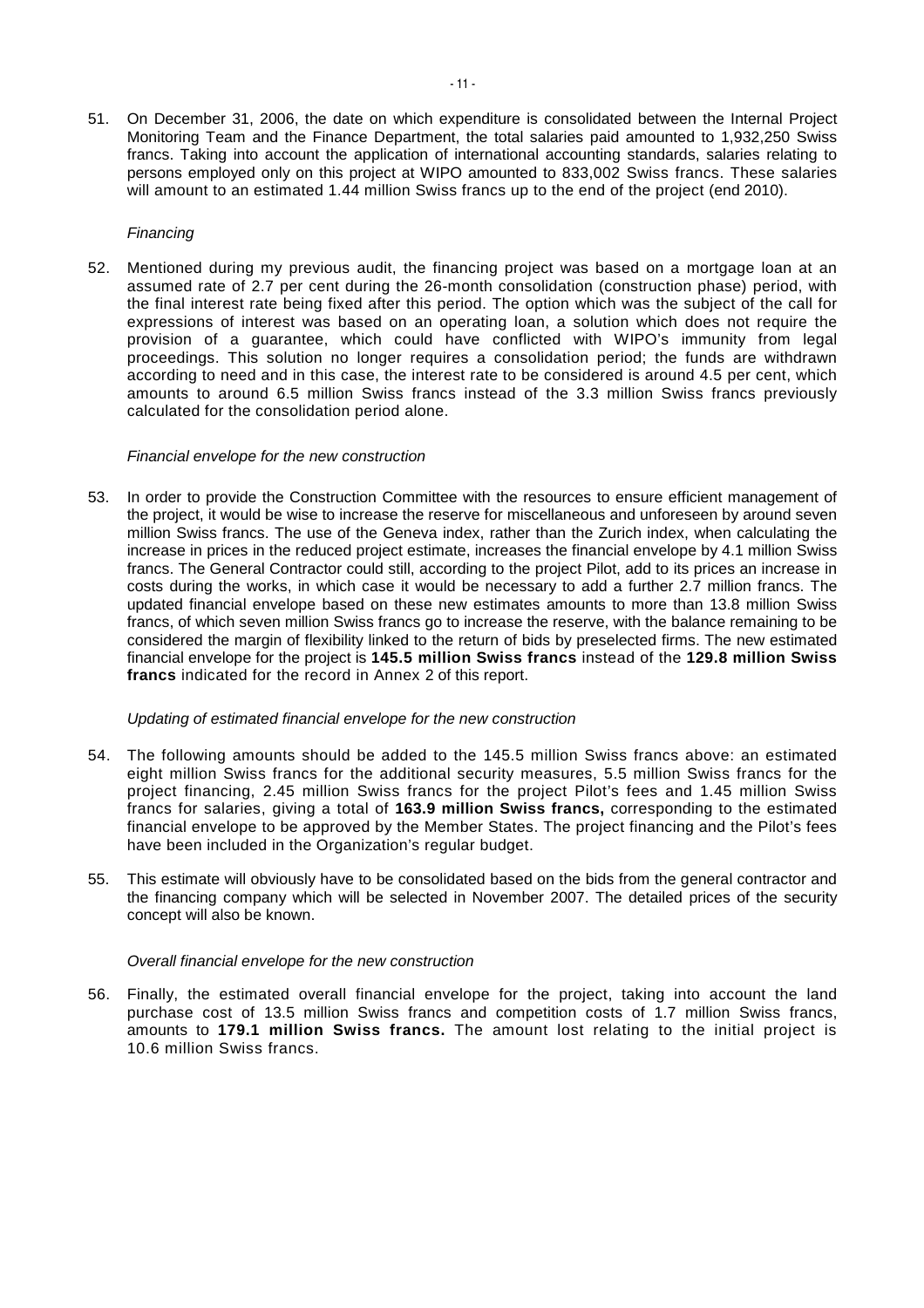- 57. Given WIPO's imminent application of the International Public Sector Accounting Standards (IPSAS), the following points relating to entering items of property, plant and equipment into the accounts should be taken into consideration:
	- Paragraph 26 stipulates that "the cost of an item of property, plant and equipment comprises its purchase price, including import duties and non-refundable purchase taxes, and any directly attributable costs of bringing the asset to working condition for its intended use; any trade discounts and rebates are deducted in arriving at the purchase price. Examples of directly attributable costs are professional fees such as those for architects and engineers".
	- Paragraph 28 states that "administration and other general overhead costs are not a component of the cost of property, plant and equipment unless they can be directly attributed to the acquisition of the asset or bringing the asset to its working condition. Similarly, start-up and similar costs do not form part of the cost of an asset unless they are necessary to bring the asset to its working condition. Initial operating losses incurred prior to an asset achieving planned performance are recognized as an expense".
- 58. The application of these standards requires not only that all costs linked to the planning and execution of the project are shown, but also that the land purchase cost, competition and administrative costs and the salaries of all persons employed internally solely for this project are shown. The agents' fees and those of the project Pilot must also be considered. In contrast, costs linked to the initial project no longer form part of the asset.

# **Expenditure**

59. Taking into account the land purchase cost, competition costs, lost expenses linked to the initial project, payments of 11.8 million Swiss francs for the project, 860,000 Swiss francs for internal staff fees and project Pilot fees, total payments made stand at 38.5 million Swiss francs at the date of this audit.

# **Overall cost control**

# Financial obligations/payments

60. An Annex to the Construction Committee's report provides an update of the situation concerning orders placed in relation to contracts or amendments that have been signed, as well as invoices relating thereto. A meeting is held once a month between the Coordinator of the Internal Project Monitoring Team and the Finance Department to monitor and check the accuracy of data and to evaluate each financial entry as it appears in the Annex to the Construction Committee's minutes.

\_\_\_\_\_\_\_\_\_\_\_\_\_\_\_\_\_\_\_\_\_\_

<sup>24</sup> **I**nternational **P**ublic **S**ector **A**ccounting Standards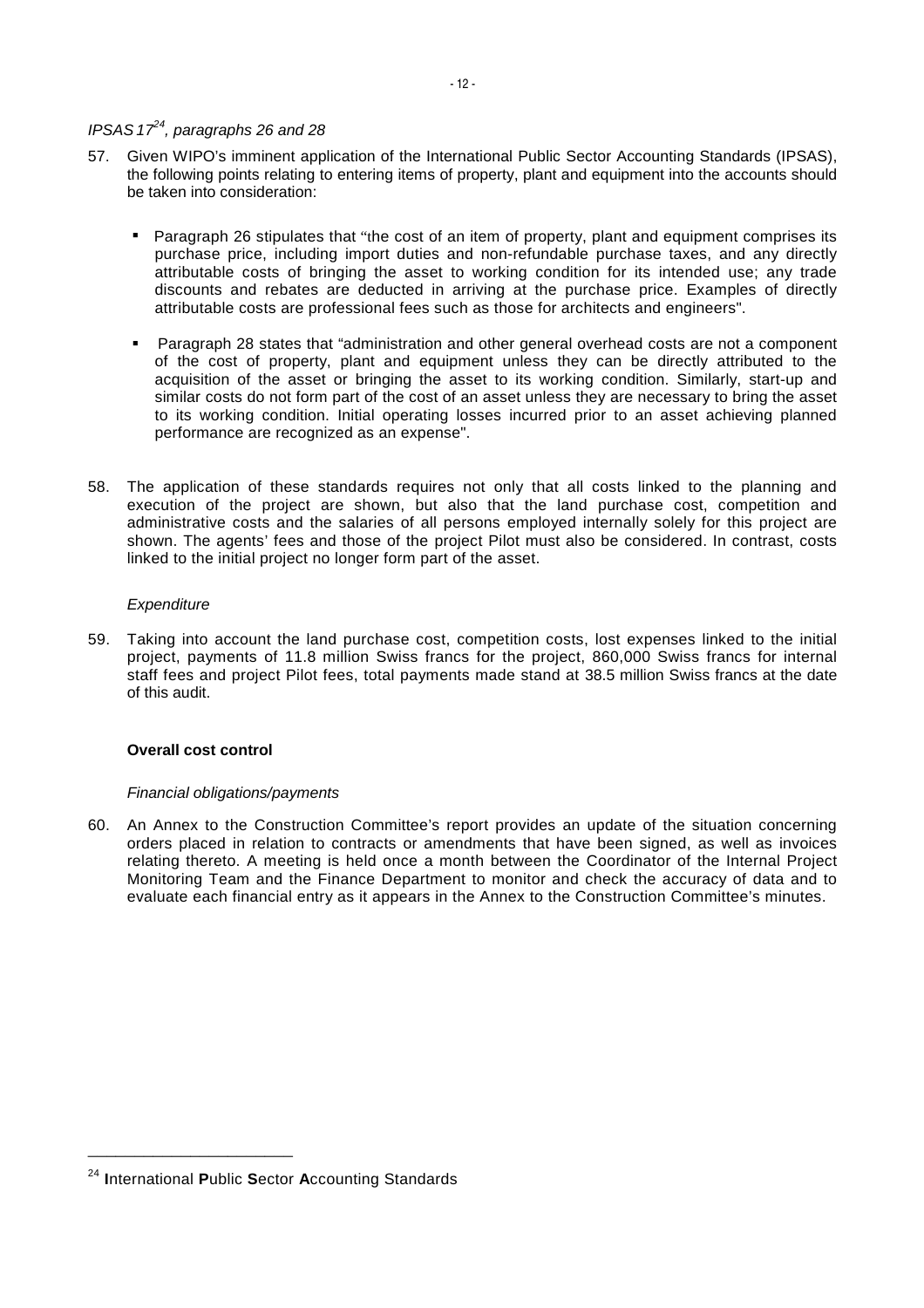61. The status of financial obligations as shown in the Construction Committee's report dated November 6, 2006, shows payments under one code of just under 40,000 Swiss francs, yet the obligation is only 10,000 Swiss francs. The amount of the obligation corresponds to the payment of an advance agreed upon in the contract with the agent concerned. It would have been better if this financial obligation had been changed before making other payments. The contract also provides for an hourly rate of 350 Swiss francs. However, it does not mention any maximum amount for the services to be performed which, according to my colleagues, would have been prudent.

# Monitoring and reporting

- 62. As already pointed out, the Annex to the Construction Committee's report, which is monitored monthly, provides an update of the status of financial obligations and payments. This Annex is not sufficient in the context of financial management of the project, since it does not permit a method of cost control whereby obligations and payments are related to the general estimate for each element of the project. It is not possible at present to know the real overall financial envelope for the project. This system of monitoring should be put in place quickly in coordination with the Internal Project Monitoring Team, the Pilot and the Finance Department. Regular consolidation should be carried out not only between the client's accounts (Internal Project Monitoring Team) and the Finance Department, but also with the Pilot, in accordance with Sections 15 and 16 of its Terms of Reference. Section 17 of Charter No. 4 of March 8, 2007, also stipulates that "the Secretariat will maintain separate accounting of the overall cost of the project … with the necessary description of the basis for each instance of expenditure".
- 63. The above monitoring will serve as the basis for cost reporting to the different Committees (i.e. cost outline with a comparison between the general estimate, budget and cost forecasts until the end of the project).

**Recommendation No 5:** To put in place project accounting by the Pilot in accordance with Sections 15 and 16 of its Terms of Reference. Cost control with consolidation should be put in place between the Pilot and the Internal Project Monitoring Team.

# **CONCLUSIONS**

64. In my last report I mentioned that WIPO was now in a favorable position to launch the new construction project. I now note that the project has entered the request for proposals phase for a general contractor and a project financing company. Project planning is therefore following its projected course, with a view to the execution phase starting at the beginning of 2008. The documentation submitted by WIPO illustrates the functioning of the organization and permits monitoring of tasks. The evaluation of the project risks has highlighted, in particular, the importance of taking decisions quickly, something which could be lacking at present due to the scattering of financial competences between the Construction Committee and Member States. It might therefore be wise to increase the reserve for miscellaneous and unforeseen so that the Construction Committee has the necessary resources to respond to project needs quickly, while respecting the specific conditions mentioned in this report.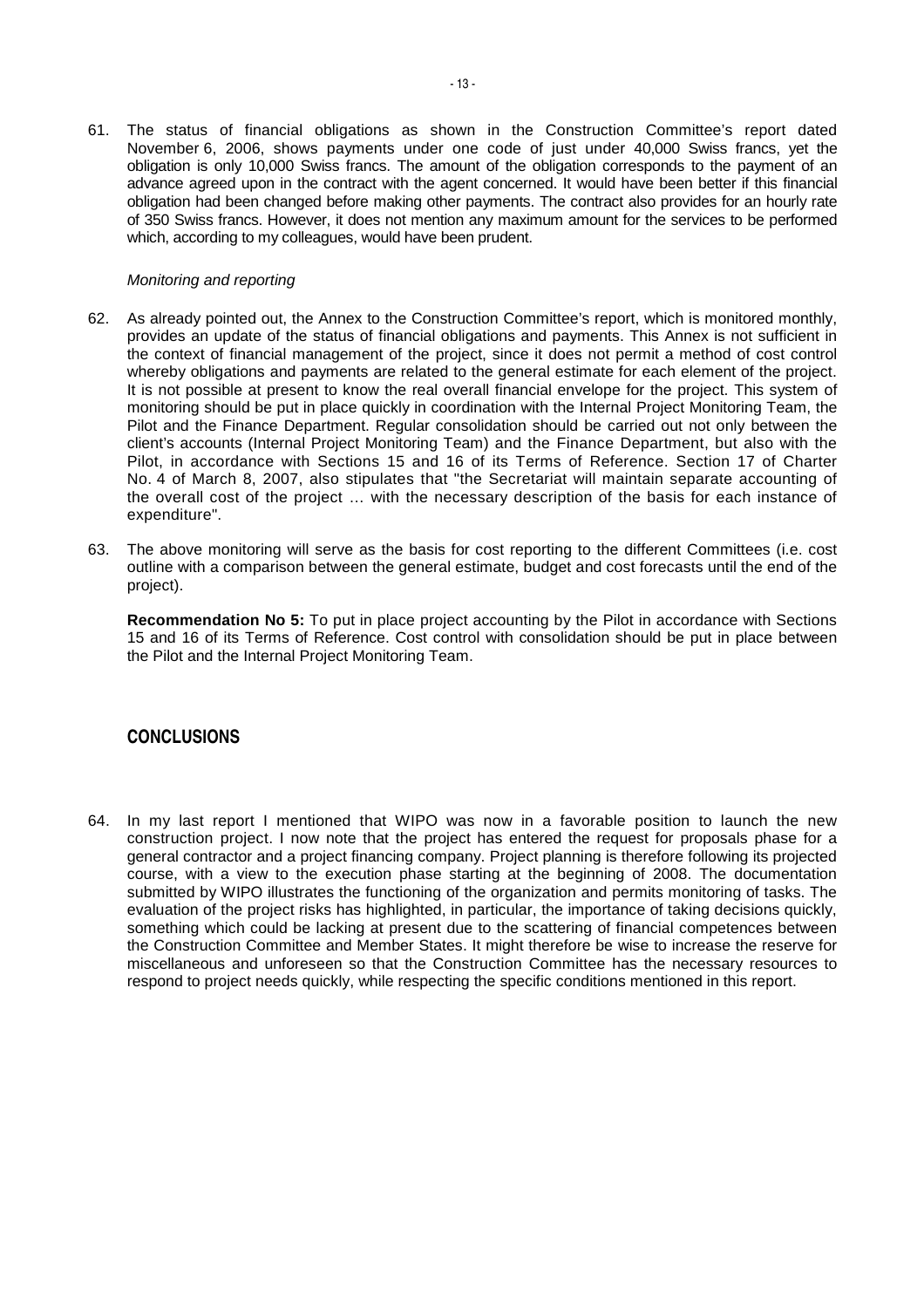65. I have also studied the Pilot's analysis, produced in response to the request I made in my previous report. Given that its conclusions are similar to mine, it could be considered that the codes in the general project estimate of September 2005 can be respected subject to an additional charge of two million Swiss francs for the facades. Local conditions should also be taken into account with regard to price increases, since unique conditions could have a more adverse effect on the project than I have foreseen. The estimated financial envelope for the project is currently **145.5 million Swiss francs**, compared to 129.8 million Swiss francs as estimated in 2006. This envelope already includes a reserve of 7.8 million Swiss francs for miscellaneous and unforeseen. The overall financial envelope has also been increased as a result of a different method of financing, but also in accordance with a new way of presenting costs in response to the imminent introduction of international accounting standards by WIPO. The overall financial envelope for the project is **179.1 million Swiss francs**, compared to the 157 million Swiss francs indicated in my previous report, which matches the accounts of the project's operational Management. These figures, which set the financial envelope framework for the project, will be confirmed with the return of bids by financial institutions in November 2007 and general contractors in July 2007.

 $k.\nleq$ 

K. Grüter

Director

Swiss Federal Audit Office (External Auditor)

Annexes:

- 1. Documentation submitted
- 2. Financial envelope for project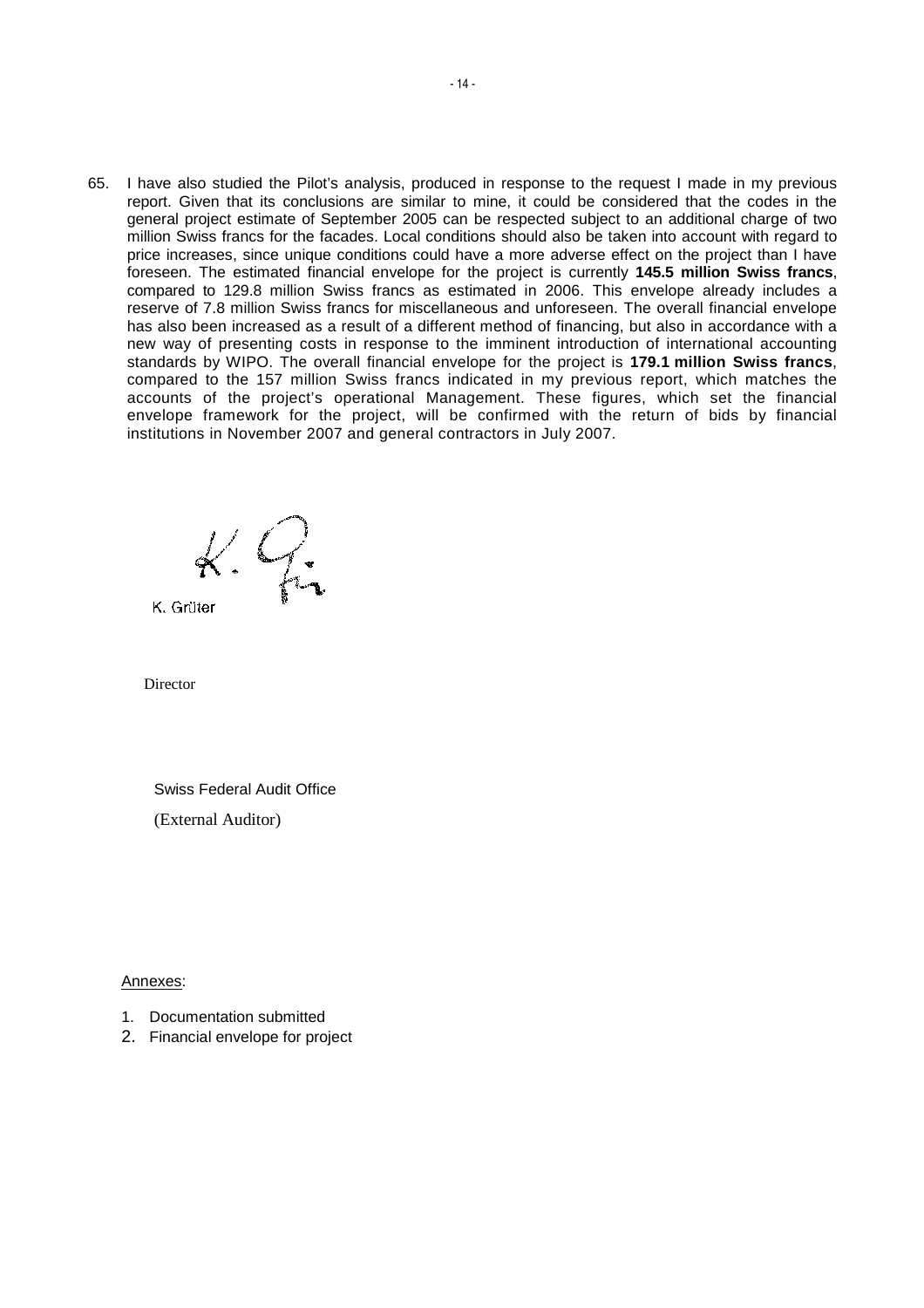Annex No. 1 to 1.7073.944.00330.02

# **Documentation submitted by WIPO:**

# **April 17, 2007**

- 1. Charter for the New Construction Project of WIPO, Version No. 4, March 8, 2007
- 2. Construction Committee reports:
	- No. 12, October 16, 2006
	- No. 13, November 6, 2006
	- No. 14, November 30, 2006
	- No. 15, December 15, 2006
	- No. 1, January 18, 2007
	- No. 2, February 8, 2007
	- No. 3, March 6, 2007
- 3. Documents produced for the third session of the Selection Board for the new construction project, dated March 20 and 21, 2007:
	- list of participants
	- agenda
	- annotated list of documents
	- preselection of firms for the mandate of general contractor: general considerations, list of companies, evaluation by WIPO's Internal Project Monitoring Team, evaluation by Pilot, Selection Board decision.
- 4. Periodic report on the new construction submitted to the fourth session of the Audit Committee, held from March 26 to 29, 2007, by the Construction Committee.
- 5. Monthly reports by the Pilot submitted to the fourth session of the Audit Committee, held from March 26 to 29, 2007 (December 2006, January and February 2007).
- 6. Program and Budget Committee, informal session, December 11 to 13, 2006 WO/PBC/IM/3/06/5: Report on the progress of the new construction project.
- 7. Joint report by the Construction Committee and the Security Coordination Committee, January 26, 2007.

# **April 18, 2007**

8. Documentation relating to the request for proposals for a general contractor, April 5, 2007.

# **April 23, 2007**

9. Analysis of the construction estimate of September 22, 2005 and the budget of November 9, 2006 by the Pilot.

# **May 9, 2007**

- 10. Call for expressions of interest in the provision of a loan for the construction.
- 11. Strengthening Security Project, report on security produced in September 2006.
- 12. Project Director, meeting protocols, December 2006, January, February, March, April 2007.